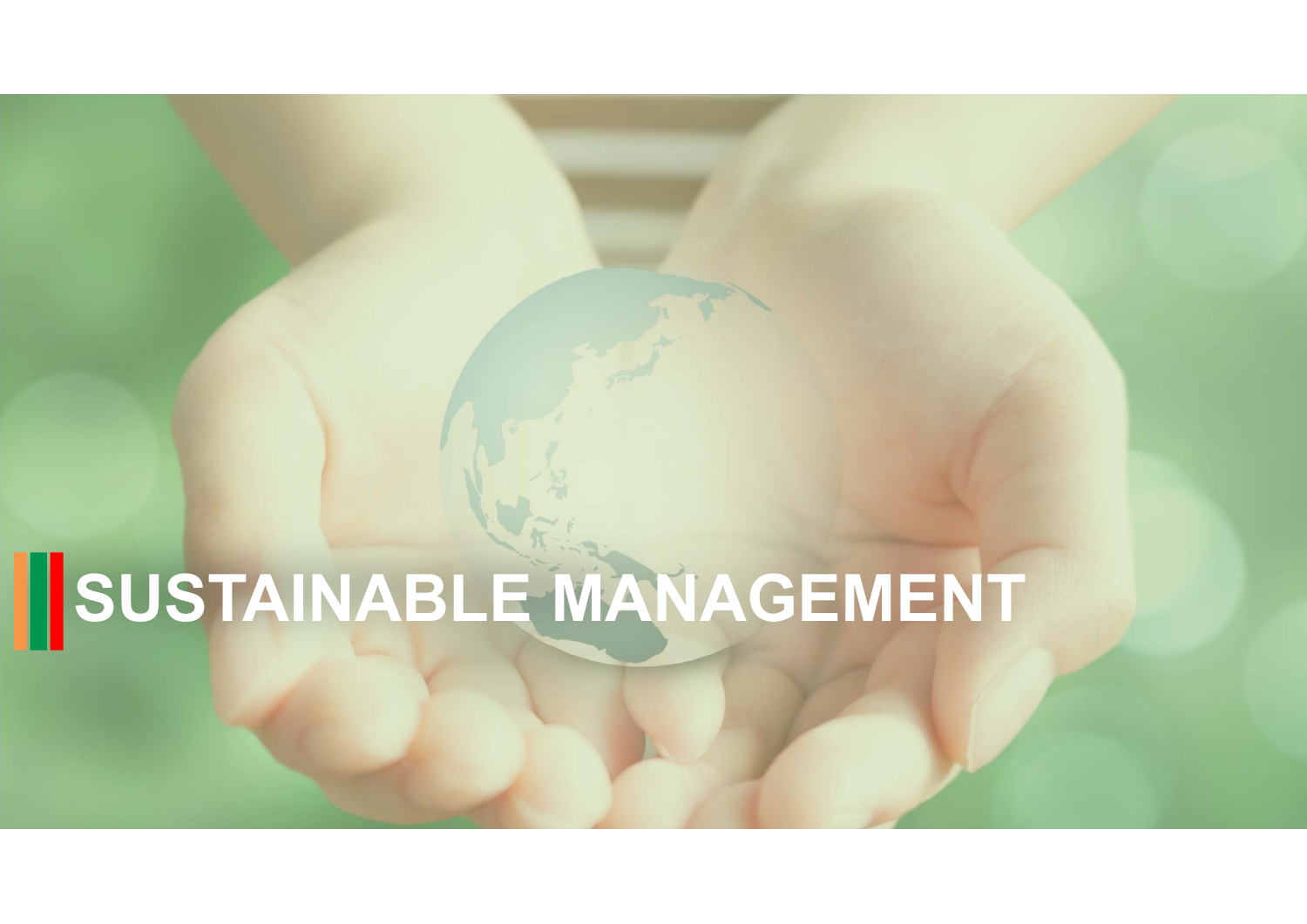

### Sustainable Management (Achievement of the SDGs based on the 5 Material Issues)

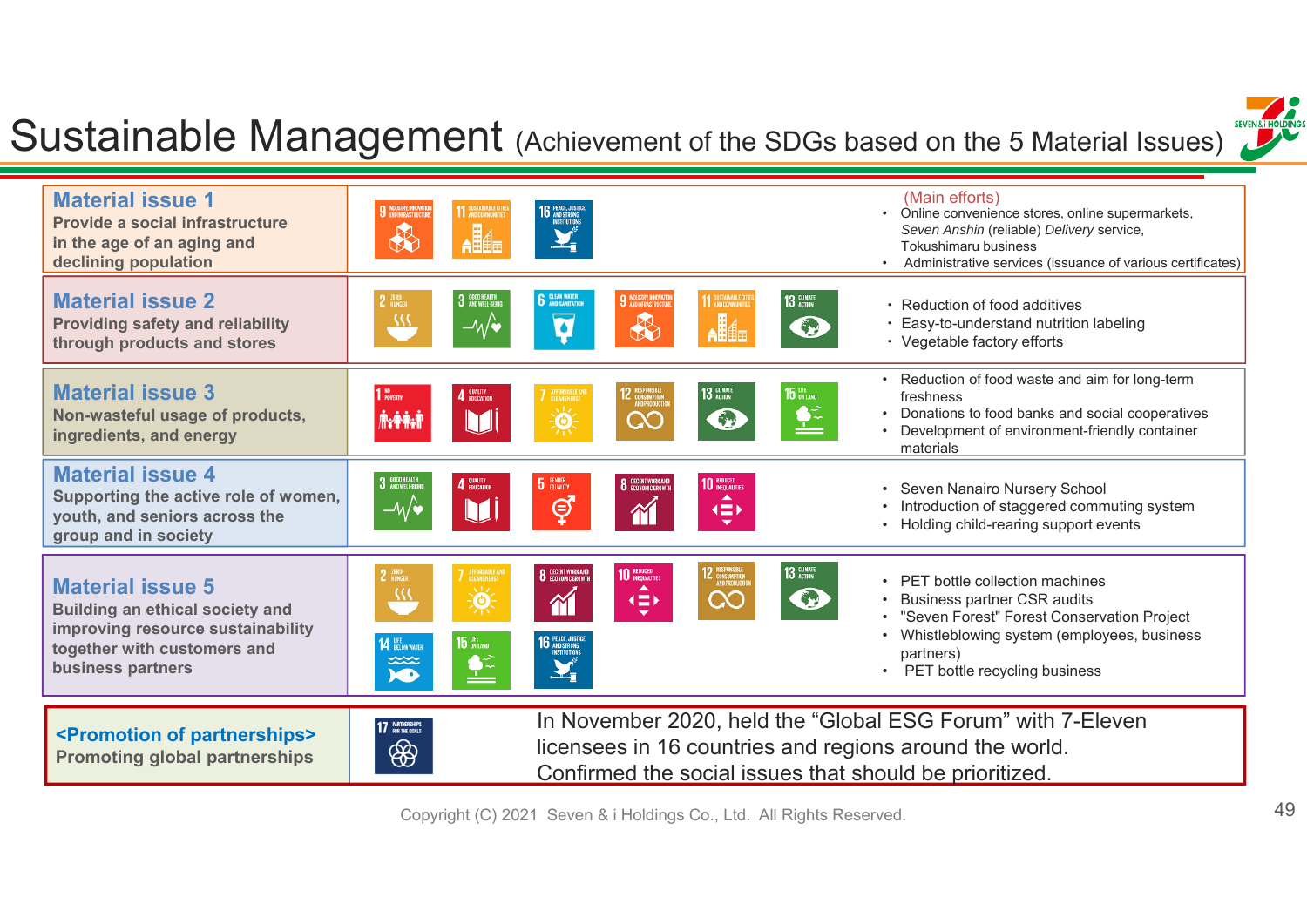# Investment to Achieve Environmental Declaration Goals



#### Environmental Declaration (announced in May 2019)



Announced ideal image for 2050 based on four themes

- •Reduction of CO2 emissions
- •Plastic countermeasures
- •Food loss/waste and food recycling measures
- •Sustainable procurement



We will continue to contribute to the creation of a sustainable society by allocating more than 5% of total investment (excluding strategic investment) to environmental investment.

### Investment in the environment from FY2022 to 2026 = approx. 125 billion yen

(Expansion of solar panels, introduction of energy-saving equipment, addition of PET bottle collection machines, etc.)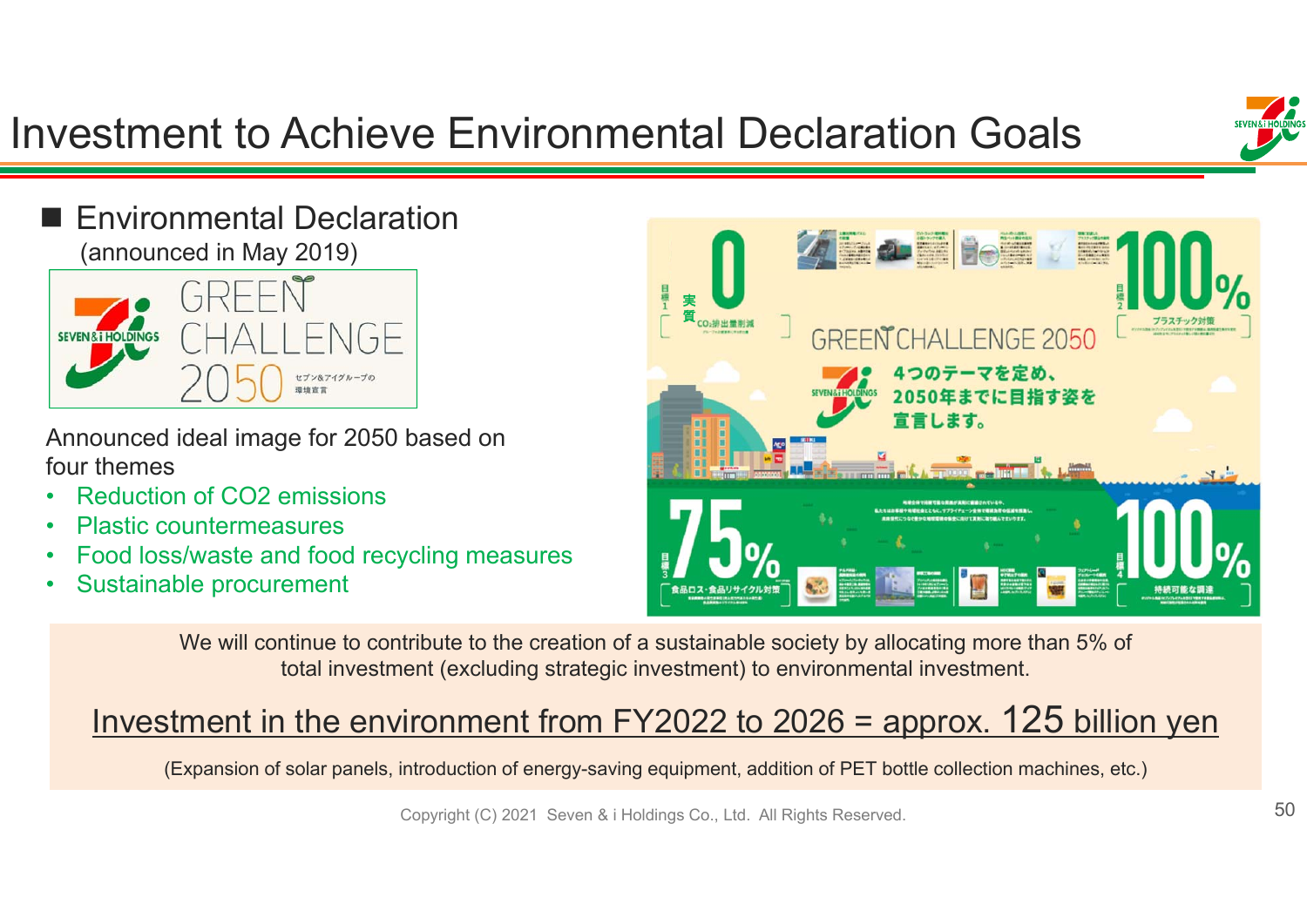

## Ideal Image for 2030 (Decarbonized Society)

 $\infty$ 

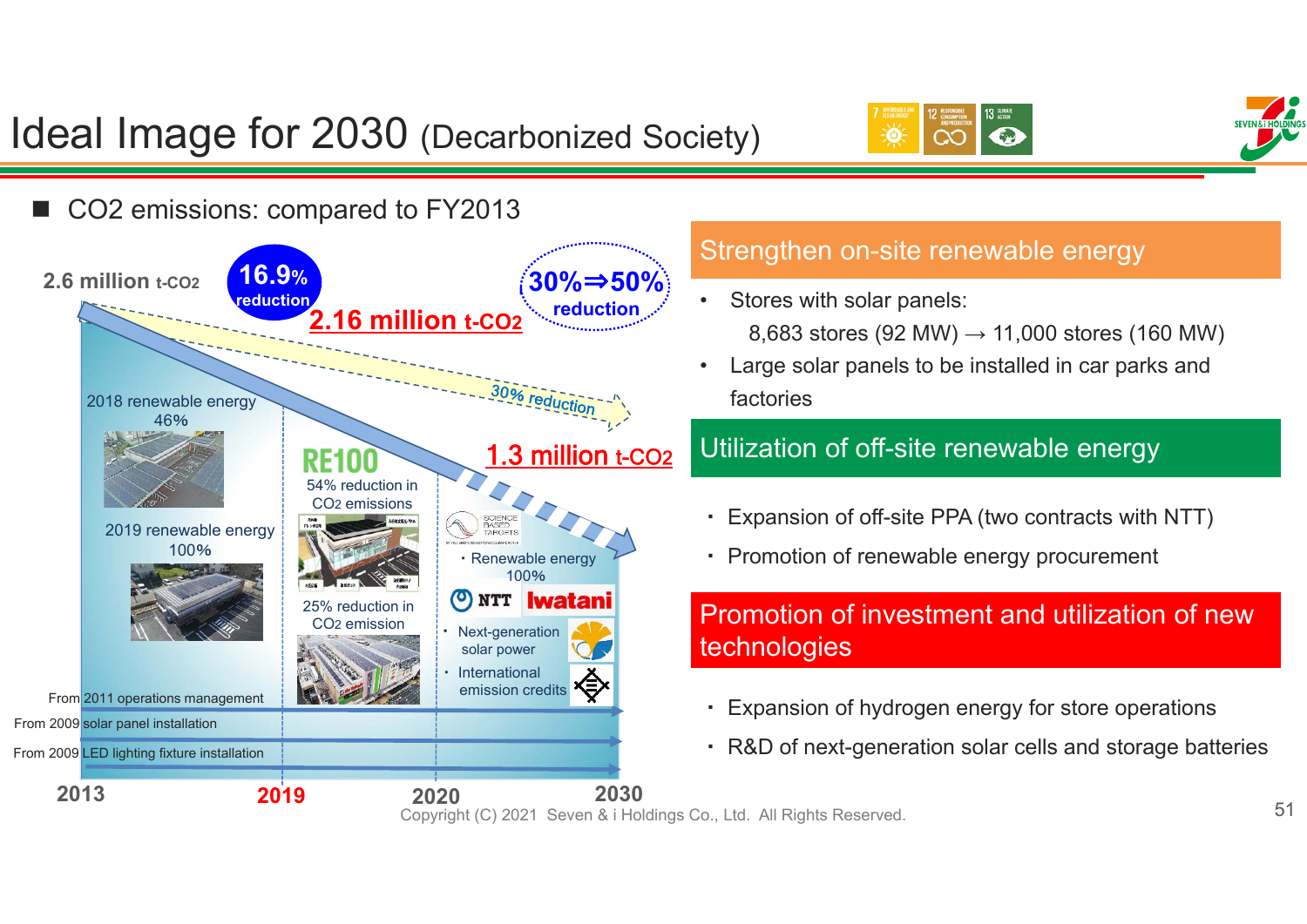# Ideal Image for 2030 (Circular Economy)



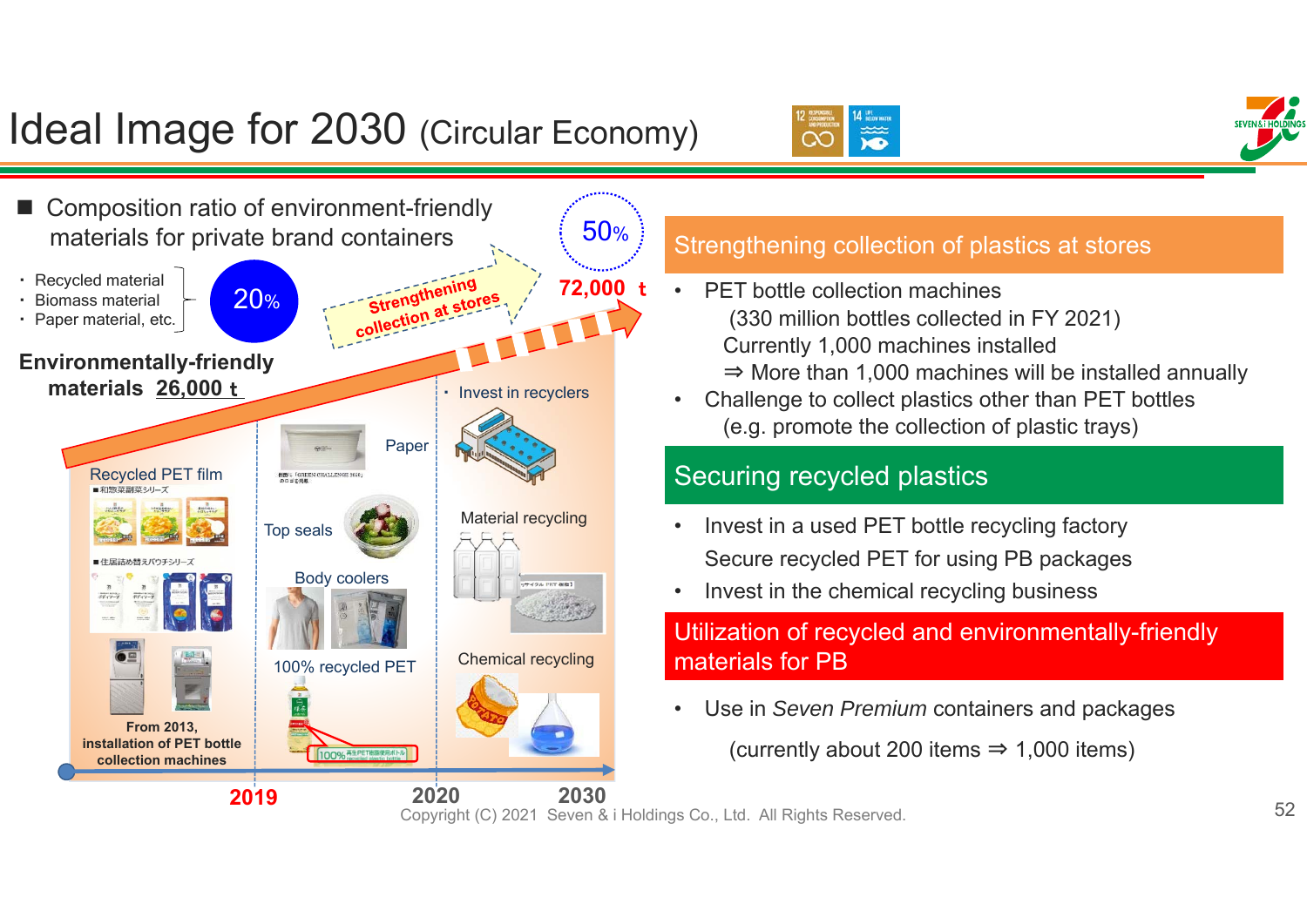# SEI's Initiatives for a Sustainable Society<sup>1</sup>



#### ■ Renewable energy usage area





Number of stores using renewable energy

| Solar power       | approx. 350 stores  |
|-------------------|---------------------|
| <b>Wind power</b> | approx. 870 stores  |
| Hydropower        | approx. 150 stores  |
| Total             | approx.1,370 stores |

Development towards 2030

Renewable energy use in other regions

Expand RE100 stores to 5,000 stores

\*as of December 2020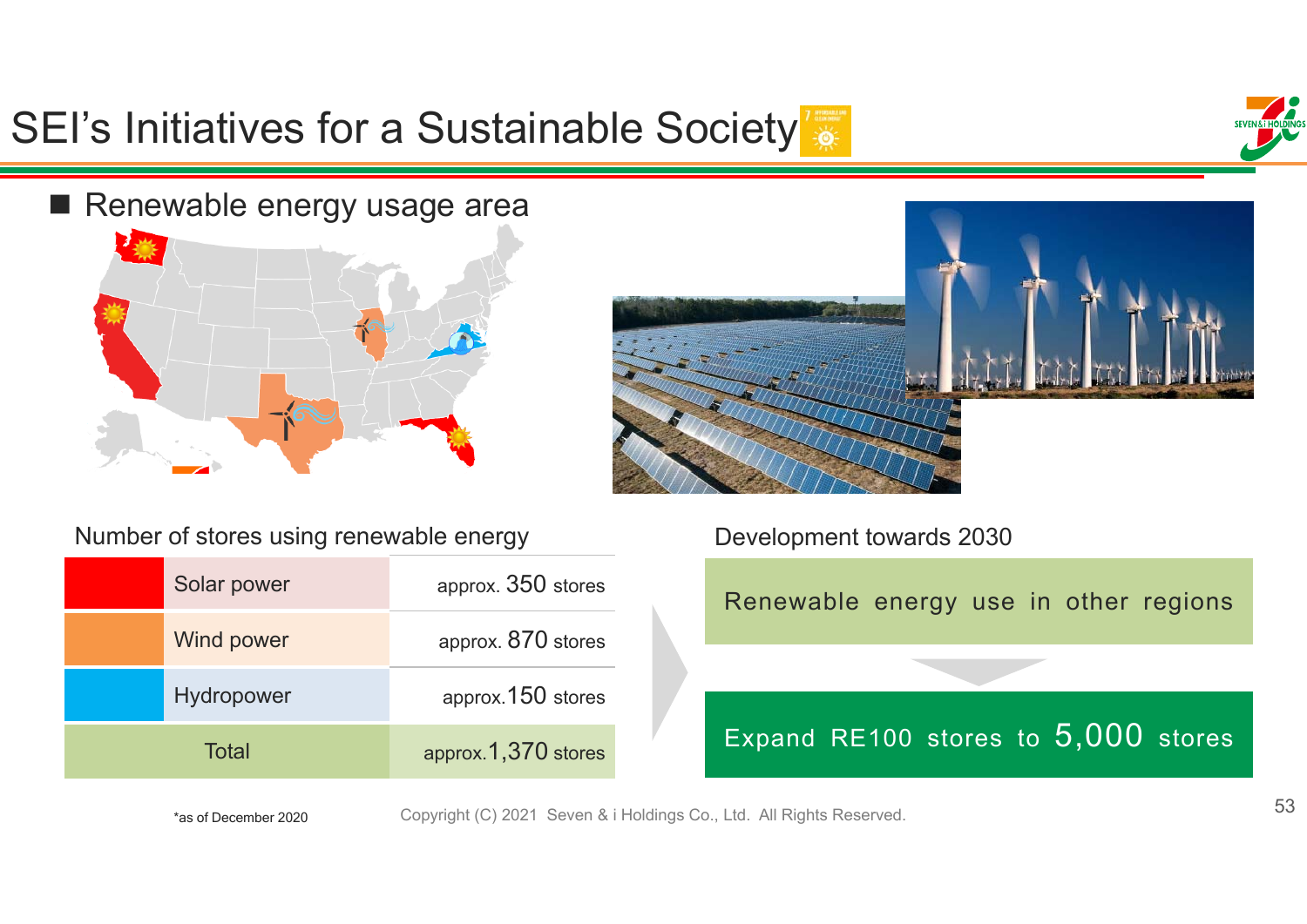# Ideal Image for 2030 (Responsibility as a Global Company)



[Task Force on Climate-Related Financial Disclosures]



Published the response to the TCFD recommendations. Further improve the accuracy of scenarios and countermeasures.

[International certification of CO2 emission reduction targets]



Completed registration for certification. Aim for certification of CO2 reduction targets consistent with the Paris Agreement.

#### [7-Eleven International Summit]



Concluded partnerships agreement with 7-Eleven licensees in 16 countries and regions to achieve SDGs.

#### [Supply chain management]

CSR audits for PB factories overseas

413 factories\* audited in FY2021 (on-site audit of 117 items) \*All factories in China and Southeast Asia

CSR audits for PB factories in Japan  $271$  factories audited in FY2021 (on-site audit of 117 items) All factories in Japan carried out document self-check

- • Strengthen human rights protection, legal compliance, occupational safety, environmental protection, etc. in the supply chain
- • Implementation of due diligence of human rights
	- ⇒ Formulation of " 7&i human rights policy"